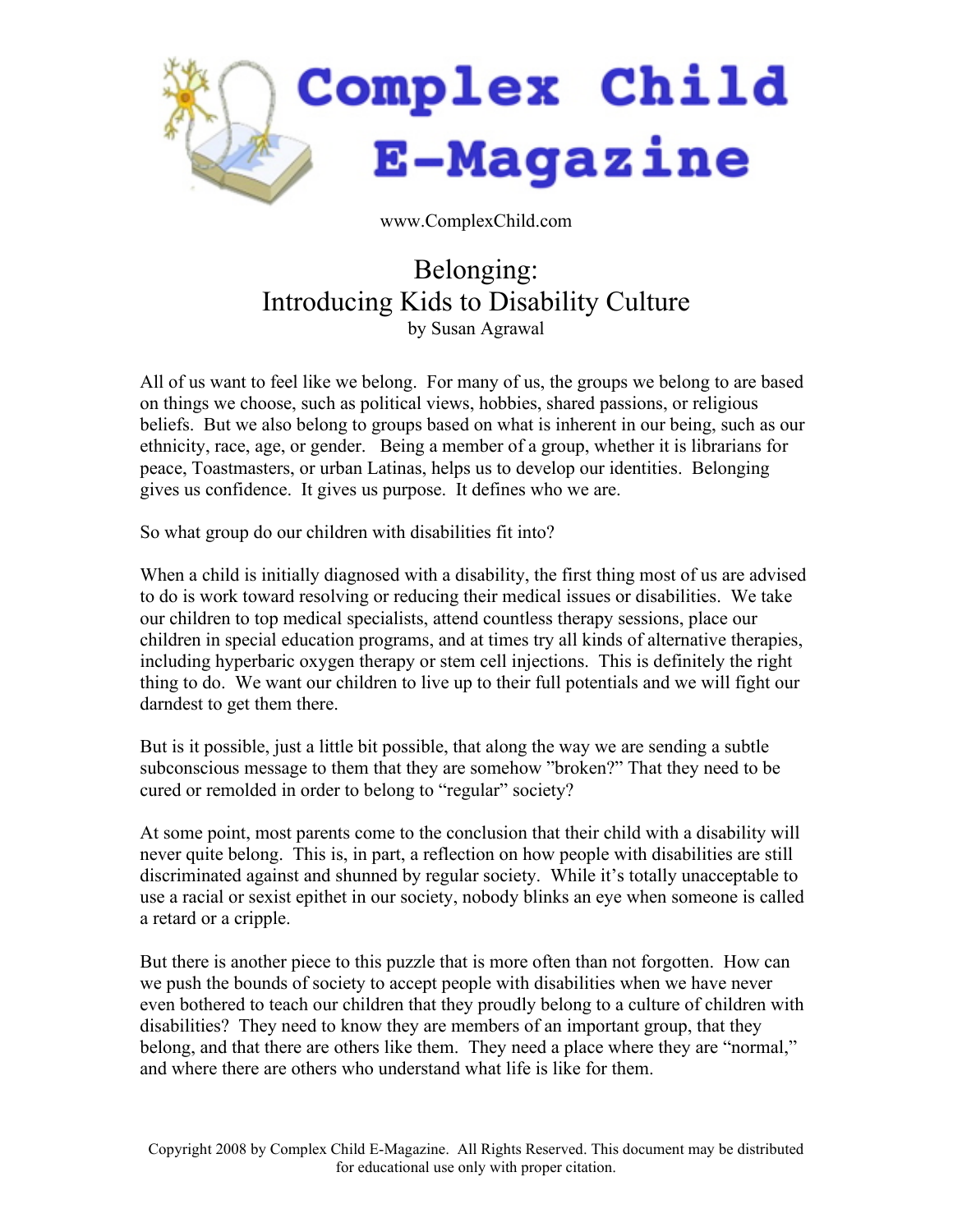We spend a lot of time teaching our children about their history, ethnic heritage, religious traditions, or the triumphs of their race over adversity. We start this teaching when they are mere toddlers, shaping their identities and making them proud.

Why don't we teach our children with disabilities this same sort of self-acceptance?

There is a rich history and culture amongst people with disabilities. But how many of us can honestly name a historic disability rights advocate other than Helen Keller? How many of us can name an artist or musician with a disability?

Just spend a few moments exploring the Museum of disABILITY History [http://www.museumofdisability.org/], a beautiful interactive web museum full of amazing people and stories. Or browse a disability culture site like Disaboom [www.disaboom.com]. You will be amazed at what a vibrant culture and history exists for people with disabilities.



A stamp from 1981, one of the items included in the exhibits at the Museum of disABILITY History

I clearly remember the first time my daughter met another child like herself. She was almost two years old and despite the fact that she can barely move her body on her own, she managed to snuggle up to the other child and practically kiss him. Meeting a child like her gave her identity and a sense of belonging. She escaped—even if just for a moment—into a place where SHE was the norm, where she belonged.

I try to talk to her about other children and adults with disabilities. She's only five, so our talks are pretty simple right now. I also try to take her to places where she will meet other people with disabilities. We've been to the Disability Pride Parade, a few rallies, some conferences, and an event for Augmentative Communicators. I'm trying to give her a sense of her culture, even though it is inevitably difficult, given that I do not belong to her culture.